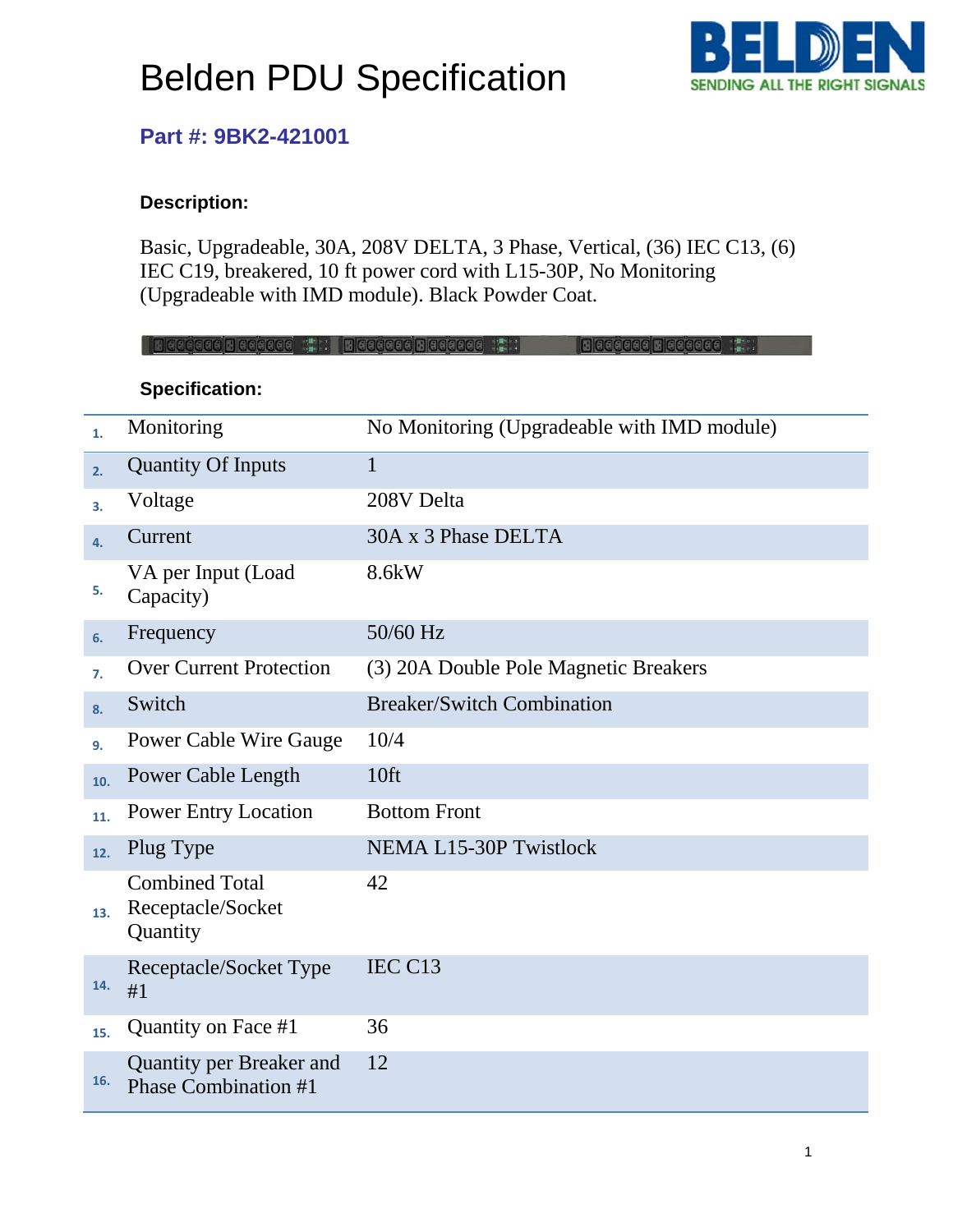# Belden PDU Specification



## **Part #: 9BK2-421001**

| 17. | Style $#1$                                                                | Banks of 6                                                                                                                      |
|-----|---------------------------------------------------------------------------|---------------------------------------------------------------------------------------------------------------------------------|
| 18. | Voltage per<br>Receptacle/Socket #1                                       | 208V                                                                                                                            |
| 19. | Receptacle/Socket Type<br>#2                                              | IEC C19                                                                                                                         |
| 20. | Quantity on Face #2                                                       | 6                                                                                                                               |
| 21. | <b>Quantity per Breaker and</b><br>Phase Combination #2                   | $\overline{2}$                                                                                                                  |
| 22. | Style #2                                                                  | Individual                                                                                                                      |
| 23. | Voltage per<br>Receptacle/Socket #2                                       | 208V                                                                                                                            |
| 24. | <b>Continuous Operating</b><br><b>Temperature Range</b>                   | Full nameplate operation: 10-45C / 50-113F                                                                                      |
| 25. | <b>Continuous Operating</b><br><b>Temperature Range</b>                   | 50% derated operation: 45-60C / 113-140F (See product<br>manual or quick-start guide for full de-rated operating<br>conditions) |
| 26. | Heavy Steel - Powder<br><b>Coat Finish</b>                                | <b>Black</b>                                                                                                                    |
| 27. | Configuration                                                             | 72in / 1832mm Vertical Rackmount                                                                                                |
| 28. | 7938 Vertical Mounting<br><b>Bracket Kit</b>                              | Yes                                                                                                                             |
| 29. | <b>Toolless Mounting</b><br>Hardware - Center to<br><b>Center Spacing</b> | 61.25 in and 64.75 in                                                                                                           |
| 30. | Made in the USA                                                           | Yes                                                                                                                             |
| 31. | <b>Product Warranty</b>                                                   | <b>Five Year</b>                                                                                                                |
| 32. | Certification/Agency<br>Approvals                                         | FCC Part 15 Class A Conformance                                                                                                 |
| 33. | Certification/Agency<br>Approvals                                         | <b>RoHS</b> Compliant                                                                                                           |